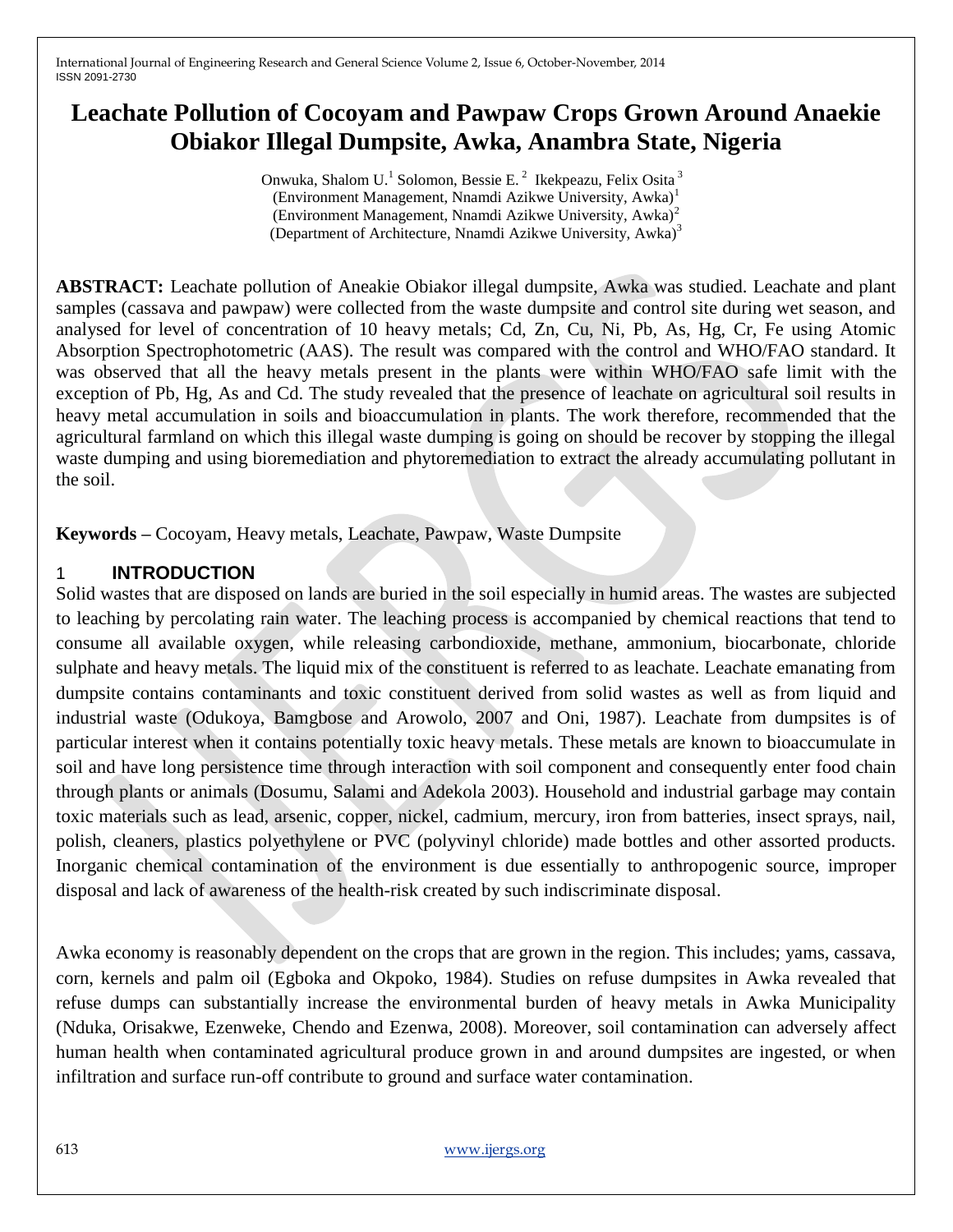The uncontrolled input of heavy metals in soils is undesirable because once accumulated in the soil, the metals are generally very difficult to remove (Smith, Hopmans and Cook, 1996). However, it is a common practice of small farmers to make use of abandoned waste dumpsite for crop production due to lack of resources to acquire fertilizers for getting meaningful harvest (Okoronkwo et al., 2005). Chaney (1980) and Smith et al (1996) cautioned on the use of waste in crop production since it may be possible for heavy metals from waste to accumulate in the soil and thereby enter the food chain and cause health hazard. To this effect, this study assesses the leachate pollution of the agricultural produce of Anaekie Obiakor Illegal Dumpsite in Awka.

# **1.1 The Problem of the Study**

In Awka, there are only two recognized waste dumpsites namely; Agukwa and Umoeke waste dumpsites. Unfortunately in Anaeke Obiakor Lane, illegal waste dumping is grossly going on, this has resulted to all kinds of environmental and health problems for the inhabitant of the area.

Activities of crop production and cultivation such as cassava, plantain, vegetables, corn, yam, cocoyam, potatoes and fruits are grown in the area. It is an axiom that crops absorb whatever is present in the soil medium and use them for photosynthesis. Therefore, these hazardous pollutants, especially the heavy metals absorbed become bioaccumulated in the roots, stems, fruits, grains and leaves of the crops (Fatoki 2000). These finally get transferred to man through food chain. Also, during the dry season, when wind blows, it carries the dust particles emitted from the dumpsite to the leaves of foods crops planted around the area. Plants around the dumpsite are observed to have a blanket deposit of fine particles on the leaves surface after rainfall.

This become worrisome to the researcher, considering that heavy metal pollution may constitute hazard to the health of the inhabitants of Anaekie Obiakor, who grow and consume crops grown around the dumpsite. Heavy metals are not easily metabolized in human body. According to the scholars, Usman, Nda-Umar, Gobi, Abdullahi, Jonathan (2012), heavy metals become toxic in human when they are not metabolized by the body and accumulate in the soft tissues causing health problems. Therefore, there is a great need to assess the heavy metal content of plants of the area in order to ascertain the rate of leachate pollution of the agricultural land.

## **1.2 Aims and Objectives**

The aim of this work is to assess the leachate pollution of the selected agricultural products of Aniekie Obiakor Illegal Dumpsite, Awka.

## **To achieve the above aim, the following objectives will be required:**

- To determine the heavy metals concentration of some plants and leachate of Aniekie Obiakor dumpsite.
- To ascertain the level of interaction between the leachate and the farm products
- To suggest possible ways of managing or reclaiming contaminated soil.

#### **1.3 Research Hypothesis**

**Ho:** The leachate of Anaekie Obiakor Dumpsite does not interact with agricultural products of the area.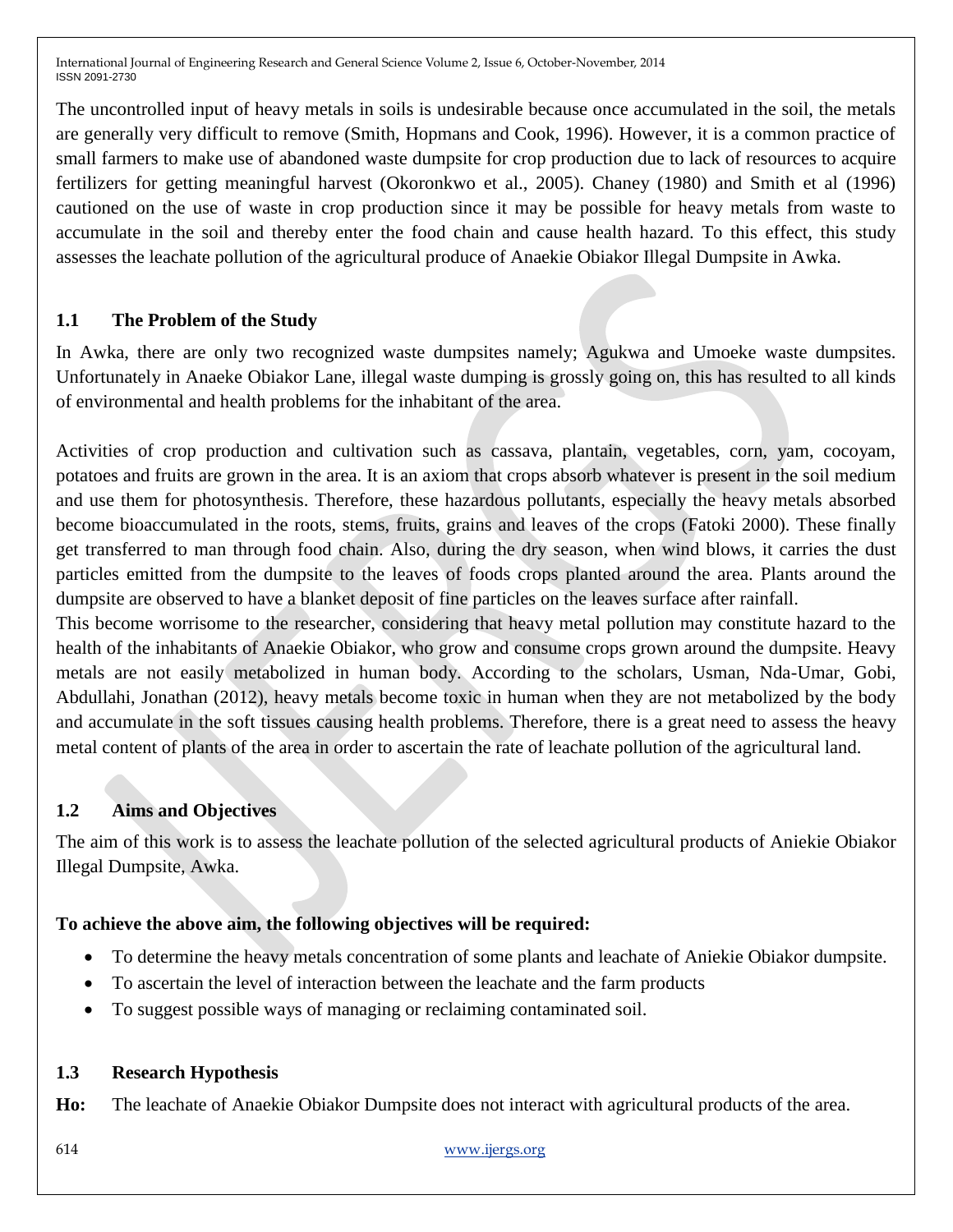## **2 Methodology**

Experimental design was used to derive information used for the study. Laboratory analyses of the leachate samples collected from Anaekie Obiakor dumpsite were carried out. This methodology was chosen because the data needed for the study include heavy metals concentration of the leachate.

The roots of two plant samples; pawpaw and cocoyam were collected from the farm which shared the same boundary with the dumpsite, stored in polyethene bag and carried to the laboratory for analyses. The samples obtained from ashing was dissolved with 50cm<sup>3</sup> of concentration hydrochloric acid (Hcl) and made up to  $100 \text{cm}^3$  with distilled water. This was filtered into plastic sample bottle using filter paper

The leachate sample also collected from the experimental site was transferred into a beaker and 5cm<sup>3</sup> of nitric acid was added. The beaker with the content was placed on a hot plate and evaporated down to about  $20 \text{cm}^3$ . The beaker was cooled and another 5cm<sup>3</sup> of nitric acid was also added. The heating was continued, and then small portion of nitric acid was added until the solution appeared light coloured and clear. The beaker wall and watch glass were washed with water and the sample was filtered to remove any insoluble materials that could clog the atomizer. The volume was adjusted to  $100 \text{cm}^3$  with distilled water and (Ademoroti, 1996). The heavy metals studied were Cd, Hg, As, Pb, Cr, Fe, Ag, Zn, Ni and Cu (Table 1.1).

The heavy metal content of the leachate and plant was determined using the Atomic Absorption Spectrophotometers (AAS) Unican 969 Instrument. The trace metals in the samples were determined with aliquots of the digest. The quantity of each trace metal in each sample was calculated by proportion methods using the standard curve method. The absorbance and concentration were read from a calibration curve drawn by computer software attached to AAS.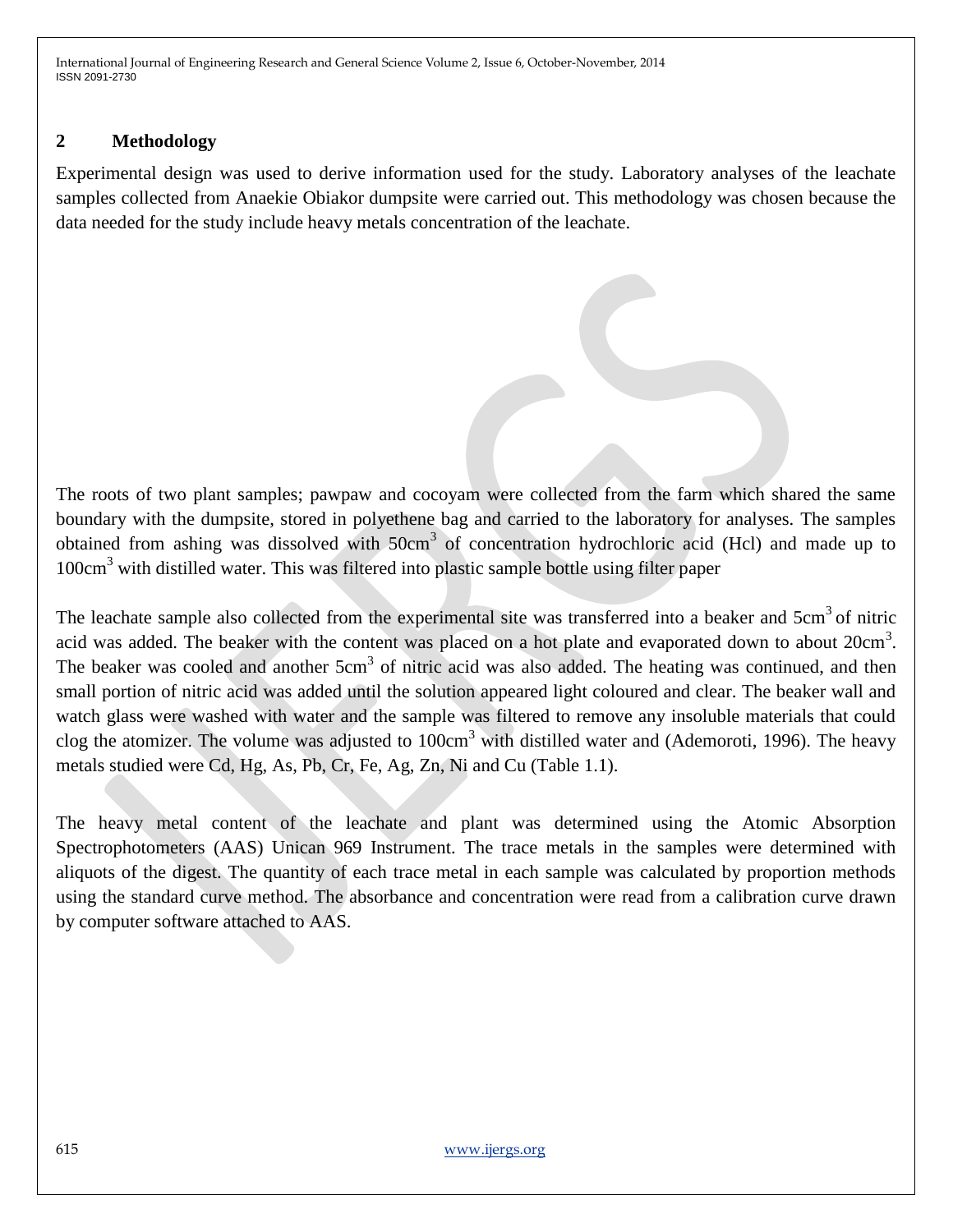#### **Table 2.1 Concentration of Heavy Metals (Mg/kg) (mg/l) in Leachate and Plant Root from Anaekie Obiakor Dumpsite**

#### **ND: Not Detected**

**Source: Author's Laboratory Analysis and Computation (2012)**

# **3 DISCUSSION**

|                        | <b>Dumpsite</b> |         |          | <b>Control Site</b> |           |  |
|------------------------|-----------------|---------|----------|---------------------|-----------|--|
| <b>Heavy Metals</b>    | Pawpaw          | Cocoyam | Leachate | Pawpaw              | Cocoyam   |  |
| As                     | 0.20            | 0.10    | 0.40     | 0.03                | 0.02      |  |
| C <sub>d</sub>         | 0.76            | 0.81    | 1.75     | 0.22                | 0.30      |  |
| Zn                     | 0.20            | 0.20    | 0.06     | <b>ND</b>           | <b>ND</b> |  |
| Pb                     | 0.55            | 0.51    | 1.88     | 0.21                | 0.10      |  |
| $\mathbf{C}\mathbf{r}$ | 0.34            | 0.25    | 0.41     | 0.12                | 0.02      |  |
| Hg                     | 0.96            | 0.79    | 0.48     | 0.51                | 0.30      |  |
| Cu                     | 0.10            | ND      | 0.30     | ND                  | <b>ND</b> |  |
| Ni                     | 0.12            | 0.20    | 0.35     | 0.01                | 0.01      |  |
| Fe                     | 0.56            | 0.71    | 0.81     | 0.31                | 0.41      |  |
| Ag                     | ND              | ND      | ND       | ND                  | <b>ND</b> |  |
| <b>TOTAL</b>           | 3.79            | 3.57    | 6.44     | 1.41                | 1.16      |  |

## **3.1 DISTRIBUTION OF HEAVY METALS IN ANAEKIE OBIAKOR ILLEGAL**

Table 1.1 shows the distributions of heavy metals in the plant roots and leachate of Anaekie Obiakor dumpsite. Silver (Ag) was not detected in any of the samples. The result revealed that cocoyam and pawpaw plant from the dumpsite had the highest total concentration of heavy metals when compared with the control. This implies that the influx of leachates through the soil is gradually affecting the agricultural products of the dumpsite due to increase in heavy metal concentration. The high levels of heavy metals in the dumpsite leachate and plants could be attributed to huge amounts of waste products dumped at the dumpsites.

The distribution pattern of heavy metals among the plant species was highly variable (Table 2.1), which may be attributed to differential exposure time and absorption capacity of the plants for different heavy metals. Pb, Cd, Hg and Fe are the most abundant heavy metals in the leachate and plant of the dumpsite. There is therefore need to alert residents of the area about the health effect of ingesting agricultural products planted around the dumpsite.

## **3.2 Test of interaction (relationship) between leachate and the Pawpaw plant in the dumpsite.**

The analysis of the interaction (relationship) between the leachate and the Pawpaw plant in the dumpsite was carried out using simple regression at 5% level of significance as displayed in Table 3.1.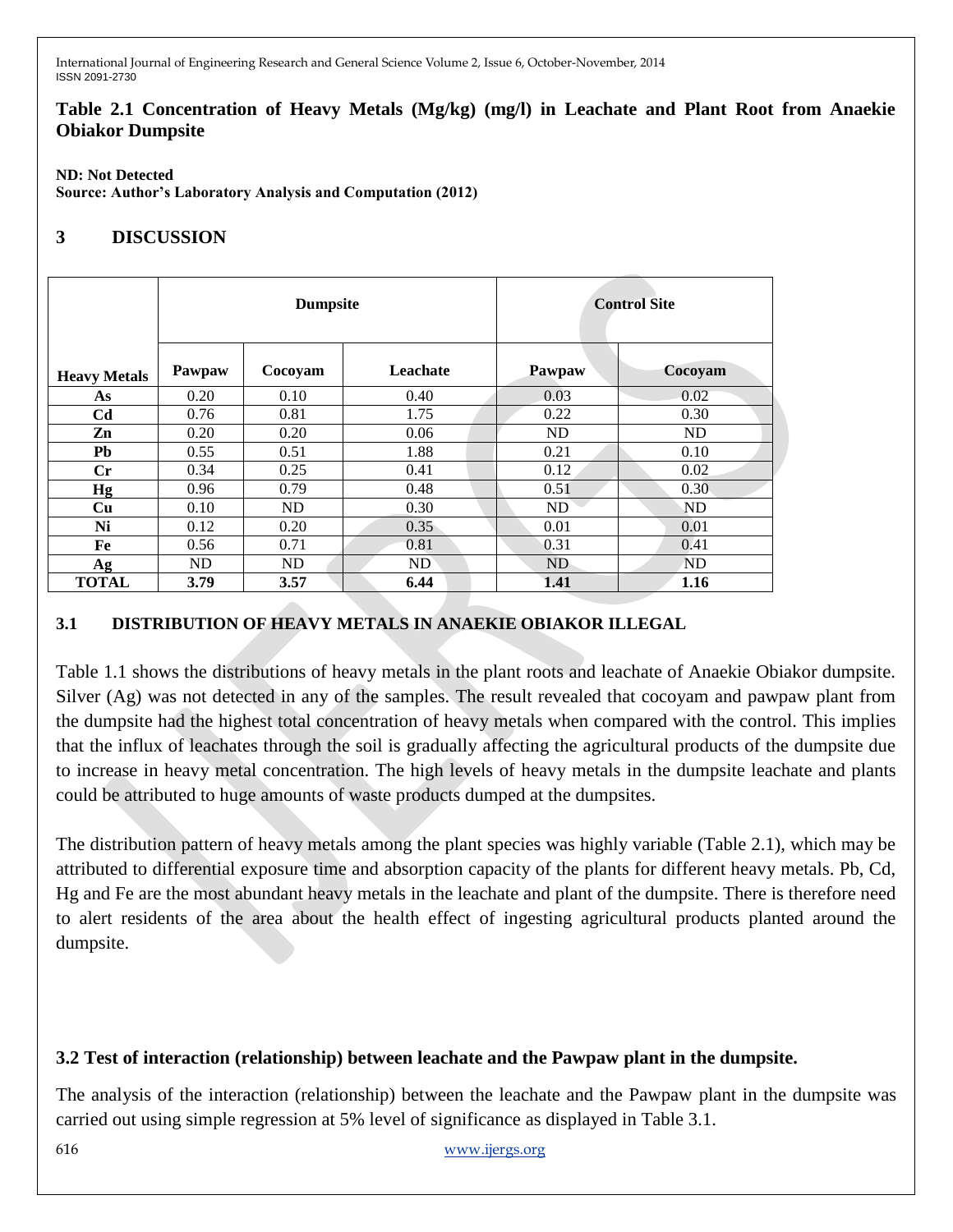| <b>Variables</b> | <b>Coefficients</b> | Std.<br>Error | t-statistics        | <b>Probability</b> |
|------------------|---------------------|---------------|---------------------|--------------------|
| Constant         | 0.190               | 0.121         | $1.57$ <sup>[</sup> | 0.153              |
| Leachate $(X)$   | 0.294               | 0.135         | 2.183               | 0.050              |

#### **Table 3.1 Summary of Regression result for Hypothesis**

**Dependent Variable (Y):** Pawpaw (polluted) **Source:** Authors Computation (2012)

Mathematically the estimated regression model is:

 $Y = 0.190 + 0.294X$ 

 $SEM = (0.121)$  (0.135)

 $t = (1.571)$  (2.183)

 $P = (0.153)$   $(0.050)$ 

 $R^2 = 0.373$ 

The coefficient of determination  $(R^2)$  from the model result is 0.373 or 37.3%. This is quite low, indicating a weak positive relationship between the leachate and the agricultural product of the area (Pawpaw). Since the pvalue  $(0.050) = 0.05$ , the null hypothesis is rejected and concluded that there is a weak positive interaction relationship between the leachate and pawpaw crop of the dumpsite. However, it is necessary to note that although the interaction is weak, there is still a positive interaction between the leachate and farm produce (pawpaw). The weak relationship may be as a result of short time of interaction between the two.

# **3.3 Test of Interaction (Relationship) between Leachate and the Cocoyam Plant in the Dumpsite**

The analysis of the interaction (relationship) between the leachate and the Cocoyam plant in the dumpsite was carried out using simple linear regression at 5% level of significance as displayed in Table 3.2.

# **Table 3.2 Summary of Regression Result for Hypothesis**

| <b>Variables</b> | <b>Coefficients</b> | Std.<br>Error | t-statistics | <b>Probability</b> |
|------------------|---------------------|---------------|--------------|--------------------|
| Constant         | 0.149               | 0.115         | 1.286        | 0.234              |
| Leachate $(X)$   | 0.324               | . 129         | 2.511        | 0.036              |

**Dependent Variable (Y):** Pawpaw (polluted) **Source:** Authors Computation (2012)

Mathematically the estimated regression model is:

 $Y = 0.149 + 0.324X$ 

 $SEM = (0.115)$   $(0.129)$ 

617 www.ijergs.org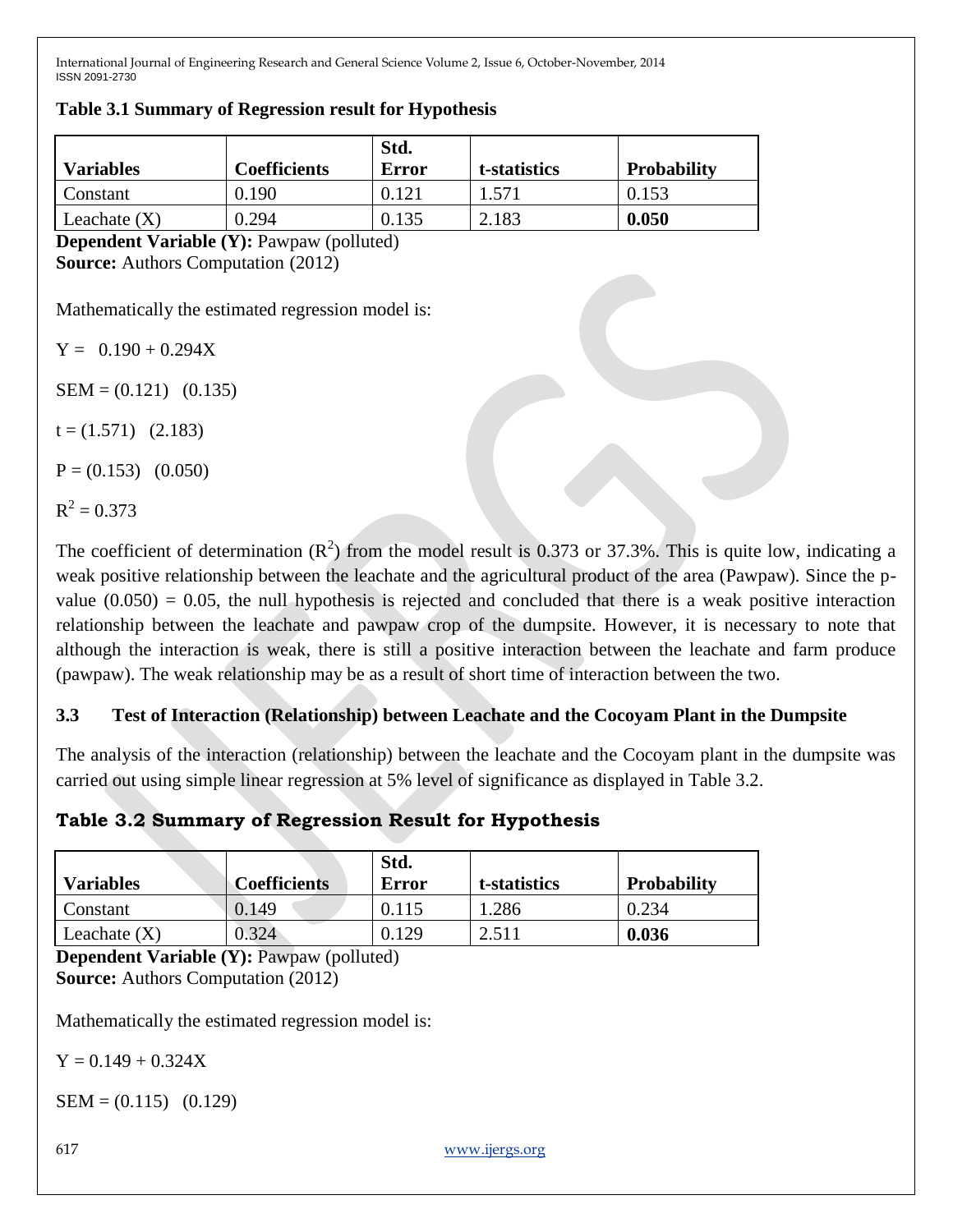$t = (1.286)$   $(2.511)$  $P = (0.234)$  (0.036)

 $R^2 = 0.441$ 

The coefficient of determination  $(R^2)$  from the model result is 0.441, or 44.1%. This is fairly low, indicating a weak positive relationship between the leachate and the agricultural produce of the area (Cocoyam). Since the p-value  $(0.036) < 0.05$ , Ho is rejected and we conclude that the leachate of Anaekie Obiakor dumpsite does interact with this agricultural produce of the area (Cocoyam). Although, we rejected the null hypothesis, it is still necessary to note that there is a positive relationship between the leachate and cocoyam of the place. This low coefficient of determination can be traced to the short time of interaction between the leachate and cocoyam. This implies that shorter time of interaction enhance weak positive interaction.

Fig. 3.1 presents a positive trend between the leachate and the agricultural produce of the area (Pawpaw and Cocoyam) in a graph. From the figure, the leachate has the highest heavy metal concentration, followed by the pawpaw and cocoyam plant as also shown by the statistical analyses.



**Fig. 3.1 Line Graph Displaying the Percentage Heavy Metal Concentration of Leachate and the Agricultural Products of the Dumpsite (Pawpaw and Cocoyam)**

# **3.3 STATISTICAL ANALYSIS**

**Hypothesis:** From the calculations made, tested at 5% significant, the calculated value, 0.050 (pawpaw) and 0.036 (cocoyam) are less and equal to the tabulated, which is 0.05. This shows that there is a weak positive interaction between the leachate and farm produce of Anaekie Obiakor dumpsite.

The implication of this is that the leachate actually pollutes the agriculatural products of Anaekie Obiakor Dumpsite. The weak interaction could be as a result of short term exposure of the plant to heavy metal pollution.

# **4 CONCLUSION AND RECOMMENDATIONS**

The leachate and plants of Anaekie Obiakor Dumpsite contains heavy metals; and the leachate interacts with the agricultural products of the area.